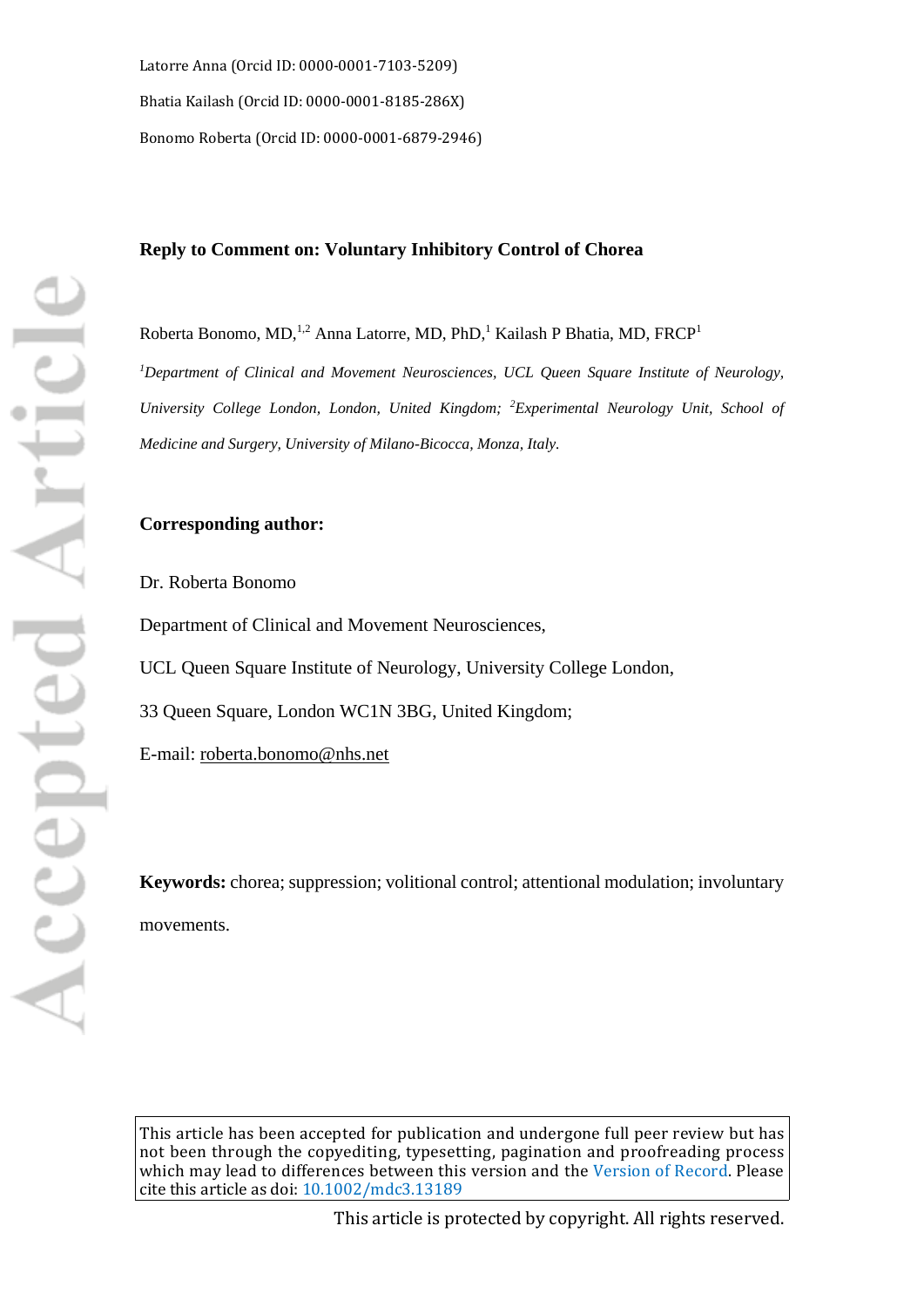We appreciate the interest of Maciel and colleagues<sup>1</sup> in our recent publication, and we are pleased that the authors confirm our observation concerning temporary suppression of chorea. 2

The authors present a case of a 40-year-old gentleman with a diagnosis of choreaacanthocytosis, in which, differently from what is normally observed, choreic movements subsided when performing cognitive tasks involving motor skills (i.e., unlocking a mobile).<sup>1</sup> Similar to our cases, no premonitory urge was observed.<sup>1,2</sup> However, unlike our cases, Maciel and colleagues did not observe a temporary suppression of involuntary movements on command. <sup>1</sup> This observation is of particular interest since it suggests that chorea may be controlled by two different mechanisms, voluntary inhibition and attention, which don't necessarily occur together. This also holds true for tic control. In fact, Misirlisoy and colleagues demonstrated that in tics the distraction provided by attending specifically to finger actions during motor tasks seemed to determine a significant reduction of involuntary movements.<sup>3</sup> In particular, the authors observed that patients may be able to obtain by attentional focus a decrease in involuntary movements as successful as those with active tic inhibition.<sup>3</sup> In addition, they proved that tic inhibition was more beneficial when focusing on voluntary compared to involuntary actions.<sup>3</sup> The authors suggested that mechanism of attentional modulation is likely to be different to voluntary inhibition, since they probably act at a different tic generator stage.<sup>3</sup> Based on clinical evidence, we might assume that similar mechanisms occur in chorea, but confirmatory experimental data are needed.

In view of this novel observation, it is relevant to recognize the temporary suppression of chorea in clinical practice.

We believe this case represents an additional step forward towards a new definition of chorea.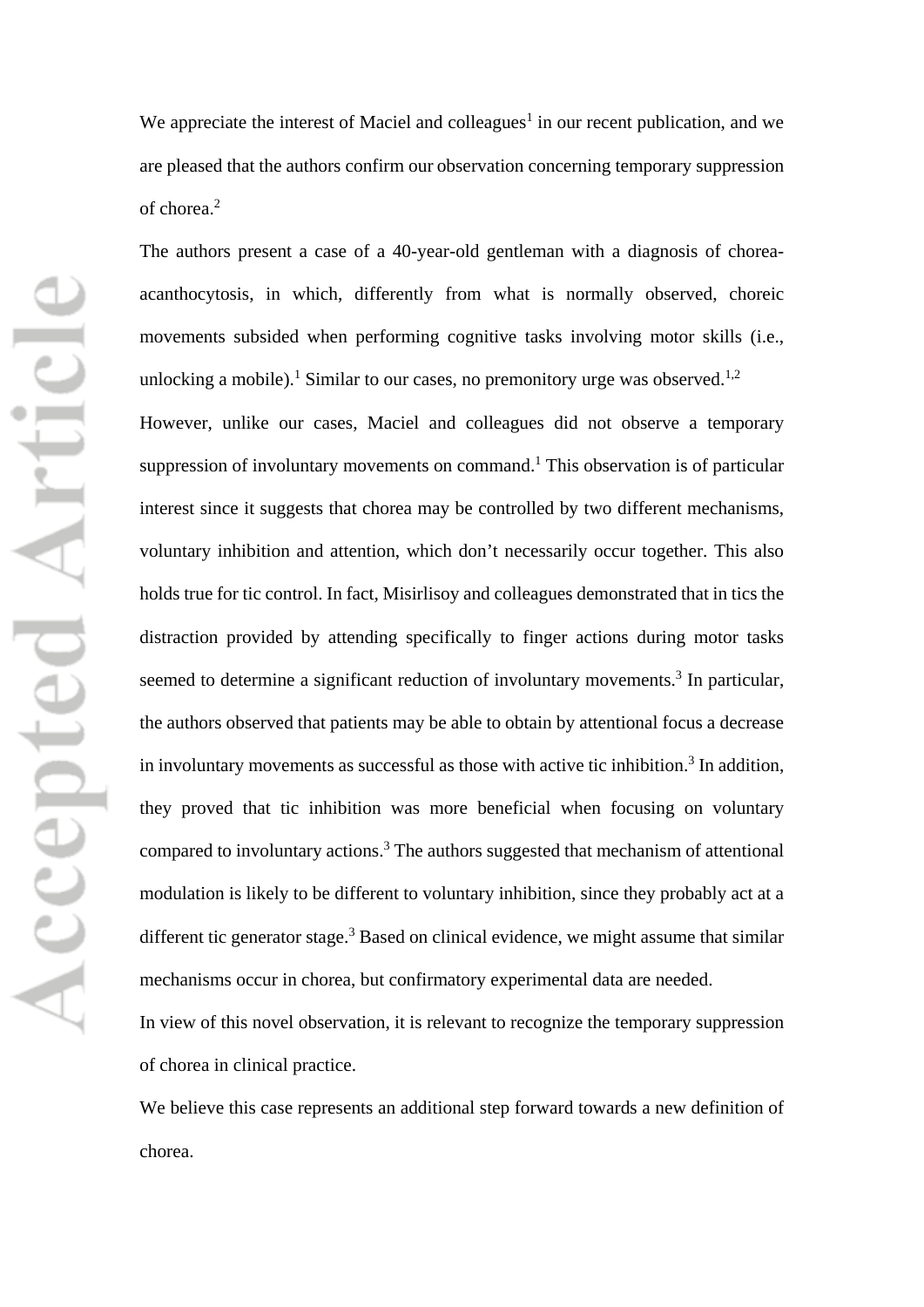#### **Author Roles:**

Author Roles: 1) Research project: A. Conception, B. Organization, C. Execution; 2) Statistical Analysis: A. Design, B. Execution, C. Review and Critique; 3) Manuscript Preparation: A. Writing of the first draft, B. Review and Critique;

RB: 1B, 1C; 3A AL: 1B, 1C; 3A KPB: 1A, 3B

## **Disclosures:**

*Funding sources and conflicts of interest:* No specific funding was received for this work. The authors declare that there are no conflicts of interest relevant to this work.

*Financial Disclosures for the previous 12 months:* KPB holds research grants from NIHR RfPB, MRC Wellcome Strategic grant (Ref. no.: WT089698) and PD UK (Ref. no.: G-1009) and has received honoraria/financial support to speak/attend meetings from GSK, Boehringer-Ingelheim, Ipsen, Merz, Sun Pharma, Allergan, Teva, Lundbeck and Orion pharmaceutical companies. KPB receives royalties from Oxford University press and a stipend for MDCP editorship. All the other authors have no disclosures.

# **Ethical Compliance Statement:**

We confirm that we have read the Journal's position on issues involved in ethical publication and affirm that this work is consistent with those guidelines. The patients have given written and informed consent for online publication of their videos. The authors confirm that the approval of an institutional review board was not required for this work.